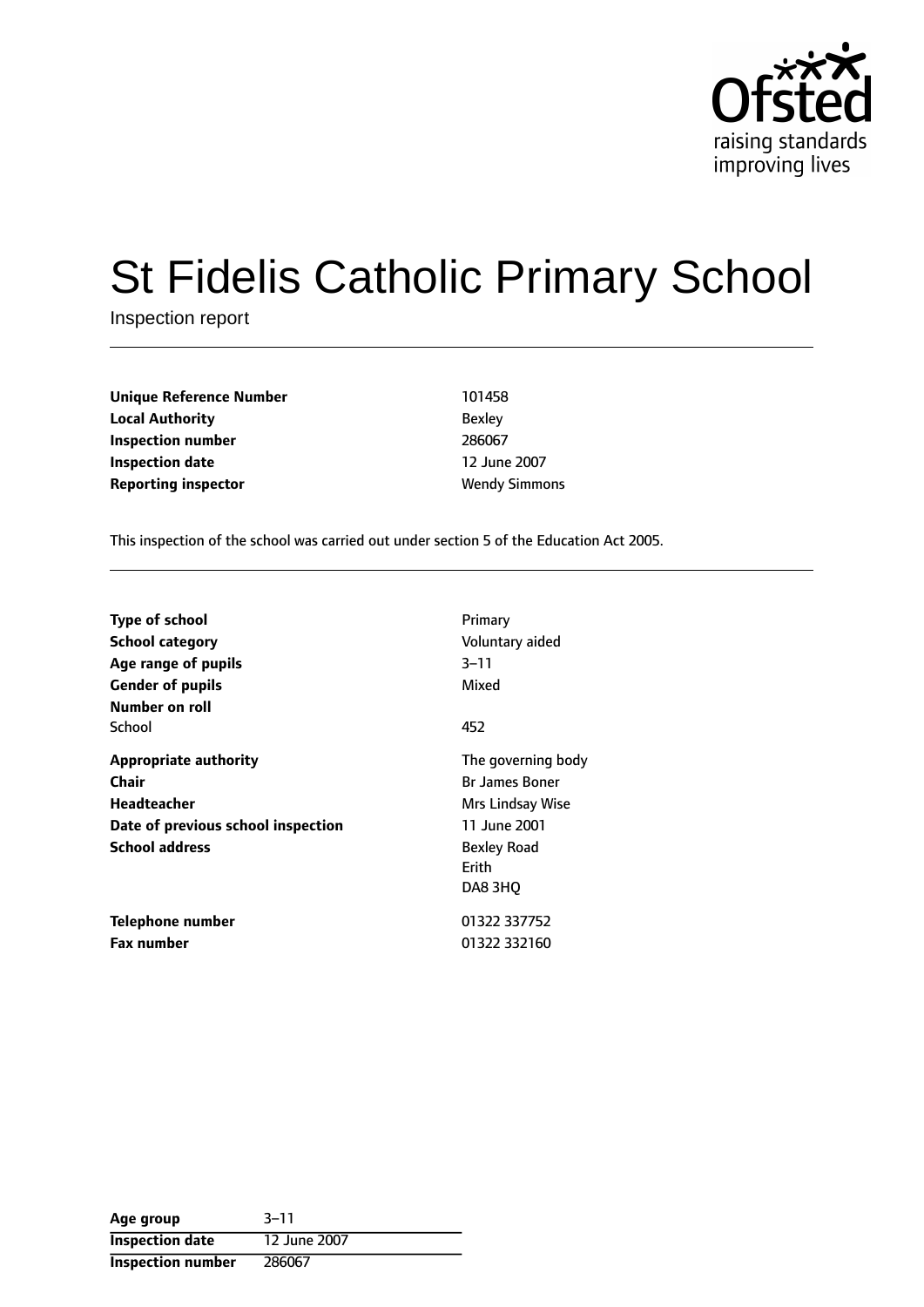.

© Crown copyright 2007

#### Website: www.ofsted.gov.uk

This document may be reproduced in whole or in part for non-commercial educational purposes, provided that the information quoted is reproduced without adaptation and the source and date of publication are stated.

Further copies of this report are obtainable from the school. Under the Education Act 2005, the school must provide a copy of this report free of charge to certain categories of people. A charge not exceeding the full cost of reproduction may be made for any other copies supplied.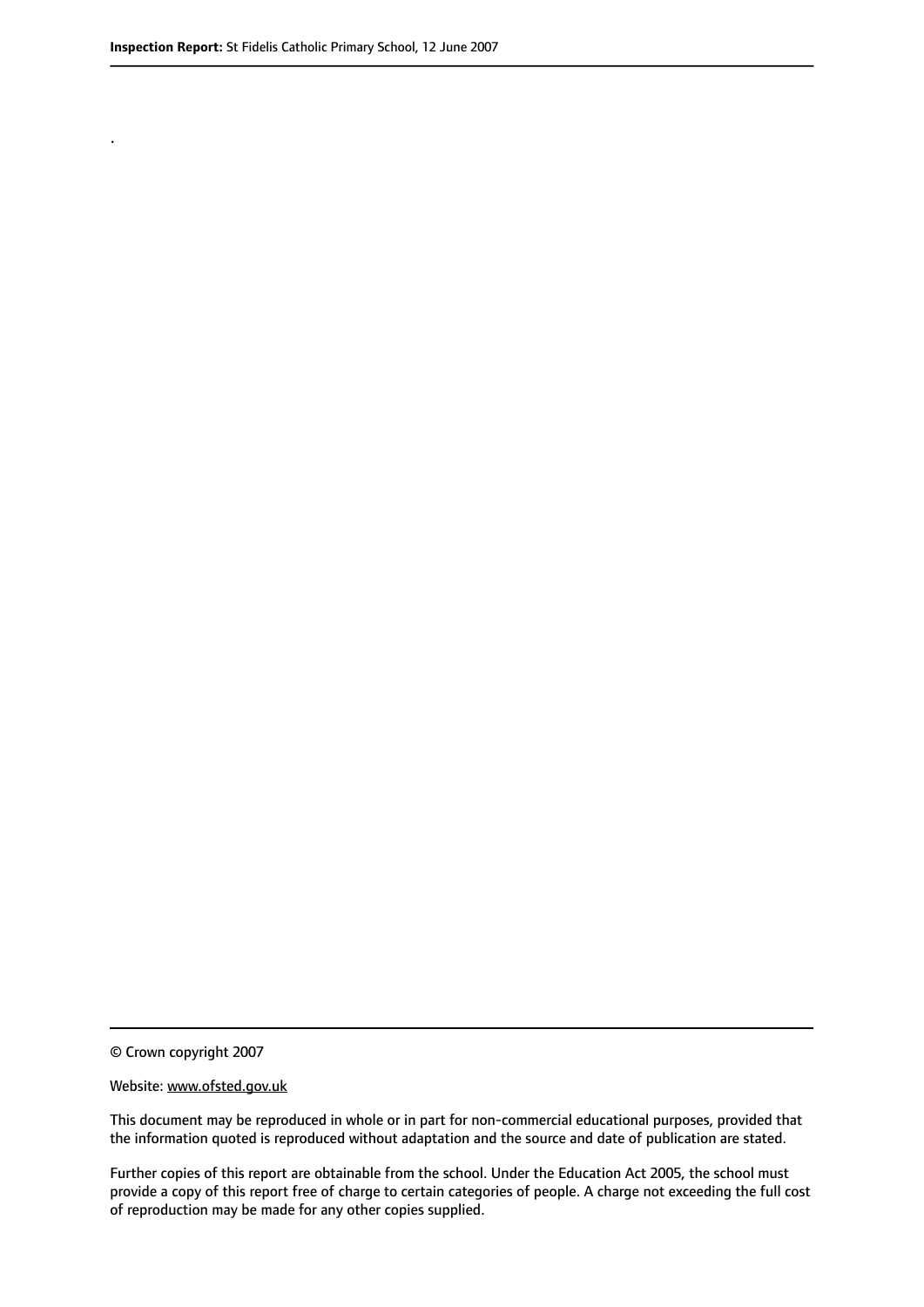# **Introduction**

The inspection was carried out by an Additional Inspector.

#### **Description of the school**

St Fidelis is a large and popular school, which educates pupils from a wide range of backgrounds. Most pupils are baptised Roman Catholics and the majority come from White British backgrounds. During the last four years an increasing proportion of pupils from Black African heritages have joined the school. Pupils come from wide ranging social and economic backgrounds and overall there is less deprivation than is average. A few pupils are learning to speak English as an additional language. More pupils than average have learning difficulties. The school has the 'Basic Skills Quality Mark' and is working to gain the 'Healthy Schools' award. Links with the church are well established.

#### **Key for inspection grades**

| Grade 1 | Outstanding  |
|---------|--------------|
| Grade 2 | Good         |
| Grade 3 | Satisfactory |
| Grade 4 | Inadequate   |
|         |              |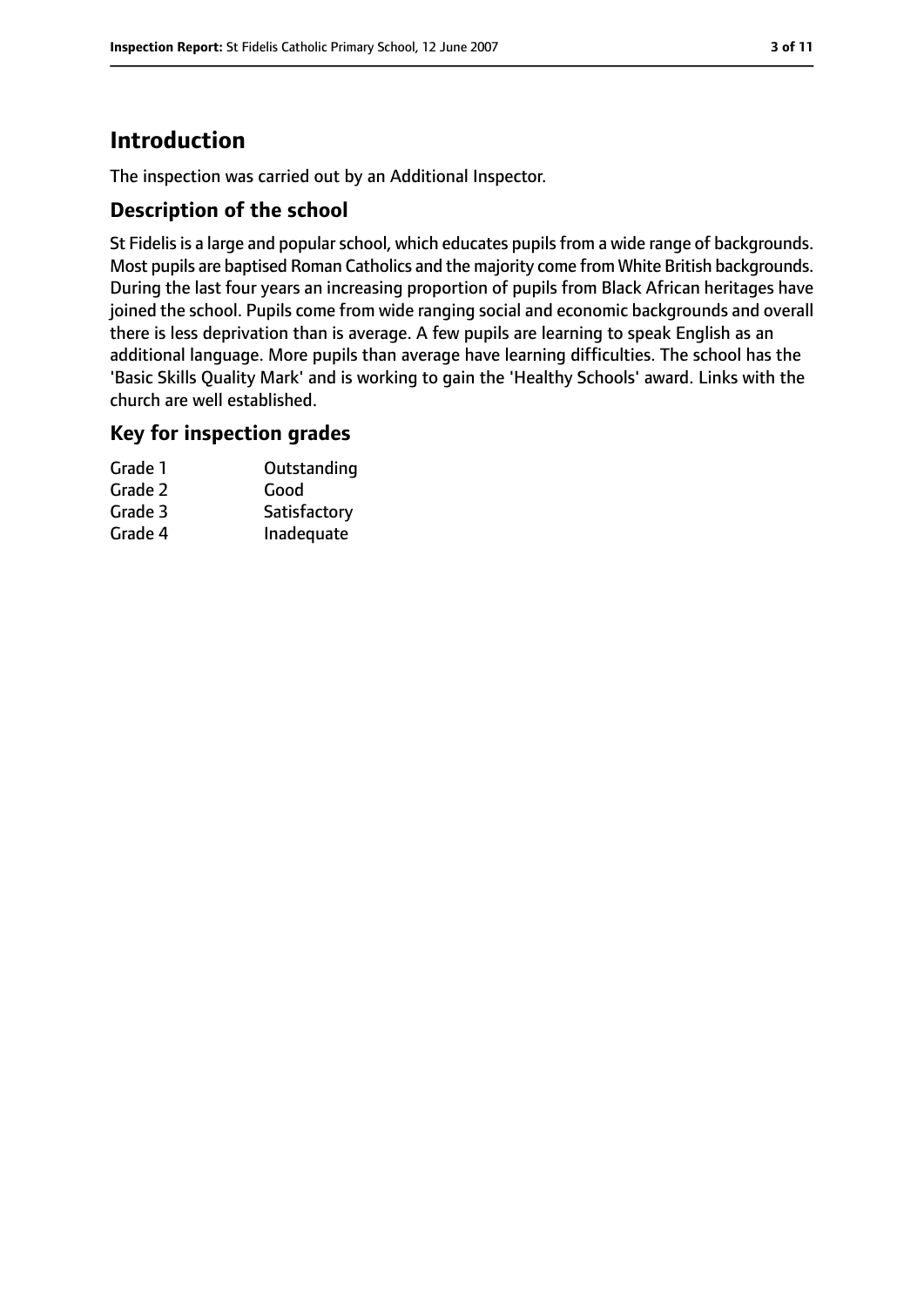# **Overall effectiveness of the school**

#### **Grade: 2**

St Fidelisis a good school with outstanding featuresincluding the care provided, pupils' personal development and the curriculum. The headteacher and staff know the pupils well and there is an ethos of mutual respect and support. Throughout the school, relationships are outstanding and this makes for a happy school. Dedicated staff work for the all round benefit of the pupils. Leadership and management are good overall with the headteacher providing outstanding leadership. As a result, pupils achieve well and reach above average standards in their work by the end of Year 6. Parents have confidence in the school. One summed this up when saying, 'It's such a lovely school. Not only is it well run but the children are very well cared for with good teachers and friendly staff'.

Children get off to a good start in the Foundation Stage. They settle quickly due to excellent links with parents and successfully learn the important basic skills, so that they are well prepared for Year 1. Throughout the school, staff have high expectations. During the last year staff have been improving the way that they assess pupils' progress and as a result, pupils who had underachieved in the past are now achieving well.

Teaching and learning are good and well supported by a high quality curriculum that makes learning very interesting. There is a good focus on helping pupils to discuss their ideas and work, which is helpful to all pupils and especially the few who are learning English as an additional language. Pupils with learning difficulties make good progress because they benefit from effective support. Carefully thought out links between subjects and a good range of visits make learning enjoyable and meaningful. As a result, pupils work hard and are very enthusiastic learners. Teachers often give good guidance on how to develop pupils' work, but less frequently on how to edit their writing. Consequently, pupils do not always understand exactly how to make individual pieces of work even better. In the last year pupils have been doing far more mathematical problem solving activities and this good initiative is helping standards to rise by the end of Year 6, especially for the most able pupils. However, teachers are not providing enough opportunities for pupils to record each step of their calculations and therefore explain their thinking in a logical way. The school is ambitious to become outstanding and is keen to work on these improvements as part of the plans for development. All pupils do especially well in reading because skills build up quickly from the Foundation Stage through to Year 6 because they read regularly and talk about their books.

Links with the church are well established and reflect the school's caring ethos and pupils' outstanding spiritual, social and moral development. Pupils value each other and in their work make an excellent contribution to their immediate community and the wider world. Pupils are well prepared for the future because they receive an 'all round' education and develop confidence, high aspirations and show respect. They know about how to eat healthily and keenly take part in sporting and many high quality musical activities.

#### **What the school should do to improve further**

- Provide more opportunities for pupils to edit and extend their own writing.
- Help pupils to structure and record the way that they solve mathematical problems.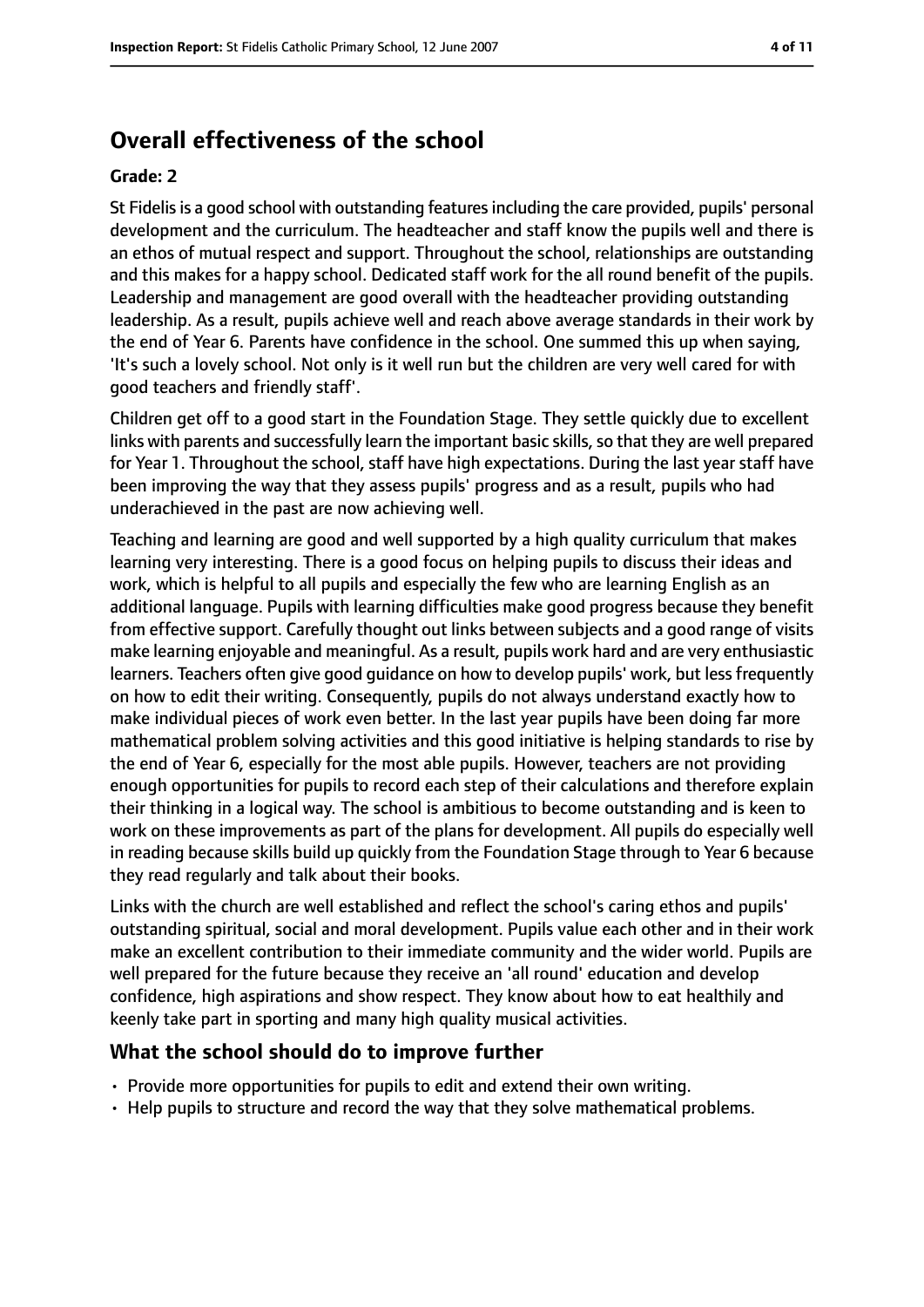# **Achievement and standards**

#### **Grade: 2**

Standards are above average by the end of Year 6 and pupils' achievement is good, thisincludes those with learning difficulties and pupilsfrom Black African backgrounds. Children make good progress in the Foundation Stage. When they join the school most can do what is usually expected for their age overall, but relatively few are working at levels which are higher than those expected. At this point, children's personal skills are stronger than their communication skills and their knowledge of the world around them is sometimes limited. By the end of the Foundation Stage their skills are average in all six areas of learning and some are working at levels which are in advance of those expected.

Progress is good between Years 1 and 6, although variable between year groups. Pupils' good achievement reflects a very well thought out curriculum and good teaching and learning. These features ensure that skills and knowledge build up systematically. There is a very strong focus on promoting speaking and reading skills and the school has made a good start on lifting standards in writing. More needs to be done in some year groups to stretch pupils so that they become more proficient in editing their own writing. Almost all parents feel that their children make good progress, although a few noted that gifted and talented children sometimes get bored and should be doing better. In the last year the school has focused on the most able pupils and their achievement is now good. Inspection evidence shows that the school is on track to improve performance in national tests this year. The school's data show that significantly more pupils will gain higher levels in their writing and mathematics than they did in 2006. Girls were performing better than boys in 2006, but the school is successfully closing the gap due to improvements in the curriculum.

# **Personal development and well-being**

#### **Grade: 1**

Pupils thoroughly enjoy school as reflected in their good attendance, positive attitudes, and respect for each other. They say, 'We are all different, but the same on the inside'. Their spiritual, moral, social and cultural development is outstanding. Pupils have a very good understanding of different cultures and religions and links with the church, assemblies and musical activities contribute much to pupils' spiritual development, as evident when pupils sang 'Our God is a Great Big God'.

Pupils' behaviour is good and the promotion of important social skills starts well in the Foundation Stage, where children successfully learn how to work with others and concentrate well. Pupils enjoy taking on responsibility and understand how to be safe in the world around them. For example, pupils learnt about the importance of being law abiding citizens through the 'Junior Citizen' project, which enabled pupils to visit the local magistrates' court. By working as a team of 'Eco Warriors' they collect and recycle waste. Pupils make sensible choices when choosing healthy meals and take part in a good range of sports to aid their fitness. In particular, they value the six week focused fitness programme. Pupils worked successfully on an enterprise scheme and raised £1000 to develop the outside playground. They make an outstanding contribution to the community especially through fund raising and by sharing their musical talents.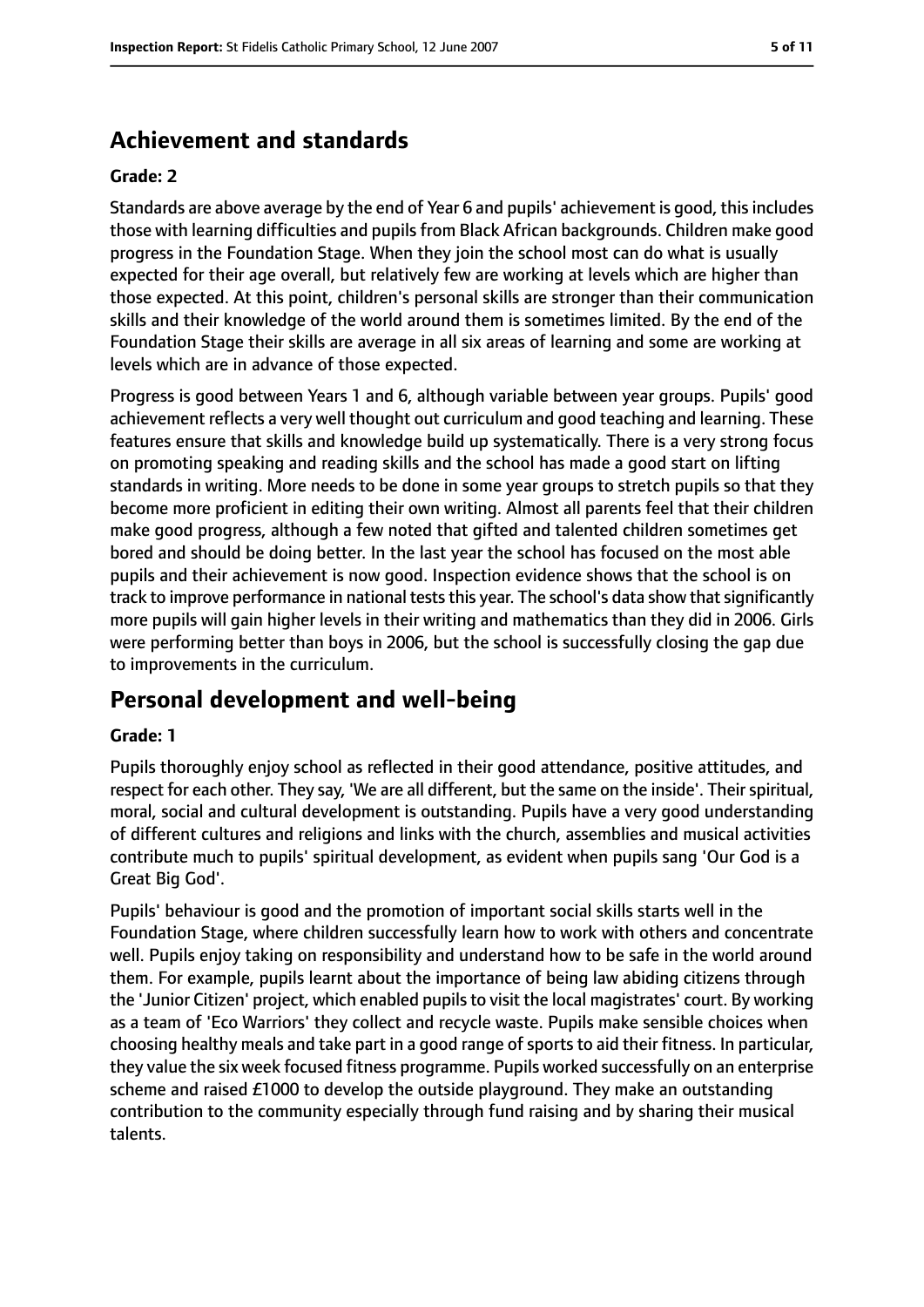# **Quality of provision**

### **Teaching and learning**

#### **Grade: 2**

Pupils are keen to learn and teachers help them to be successful by providing different approaches to learning. Teachers plan lessons carefully to match with pupils' varied abilities. High quality support by assistants ensures that pupils with learning difficulties and those learning English as an additional language achieve well. In English, adults have high expectations and ask good questions that help pupils to use imaginative and ambitious phrases, words and sentences. Sometimes teachers show pupils how to edit their work, but there is not enough of this to help pupils to understand how to do this independently. In mathematics, basic skills are well taught and work is challenging. Pupils often make jottings to record calculations, but they are not skilled enough in recording their calculations to show exactly how they solved problems. Pupils say that, 'Learning is fun. We can discuss our ideas and put our point of view and this helps us to understand'. Specialist teaching for music enriches learning and pupils learn a good range of art skills.

#### **Curriculum and other activities**

#### **Grade: 1**

The curriculum is modified well for all groups of learners. The increased range of catch-up and support activities and improved provision for the more able enables pupils to achieve well. Children in the Foundation Stage enjoy a good range of opportunities to explore things for themselves while also working with adults on focused activities. Links between subjects together with the good range of visits and extra clubs make the curriculum enjoyable. As a result, pupils gain important skills for life. For example, they are active in sports and healthy eating is well promoted. Skills such as salsa dancing enhance enjoyment. Improved investigation work, in mathematics and science, and more independent learning activities are helping pupils to make good progress. A recent problem solving evening was attended by over 100 families. In the last year the school has improved the provision for boys so that they enjoy writing more. This has been successful, as evident when Year 6 created science fiction stories entitled, 'A change of time'. The introduction of joined handwriting from the Foundation Stage is a good initiative and is working well.

#### **Care, guidance and support**

#### **Grade: 1**

Excellent relationships and strong links with the community ensure that the care, guidance and support given to pupils are outstanding. Parents value the support given by staff and one noted, 'They are never too busy to make time for a child or a parent'. Children are helped to settle quickly into the Foundation Stage. Excellent home visits aid this process and contribute much to the first phase of assessing pupils' skills. One parent confirmed that the transition process is, 'Extremely well managed'. Very close links with the church and specialist support for pupils with learning difficulties enhance pastoral care very well. Pupils are quickly targeted if they need additional support and pupils know their targets for improvement. Child protection procedures are robust. The school acts on parents' and pupils' suggestions well.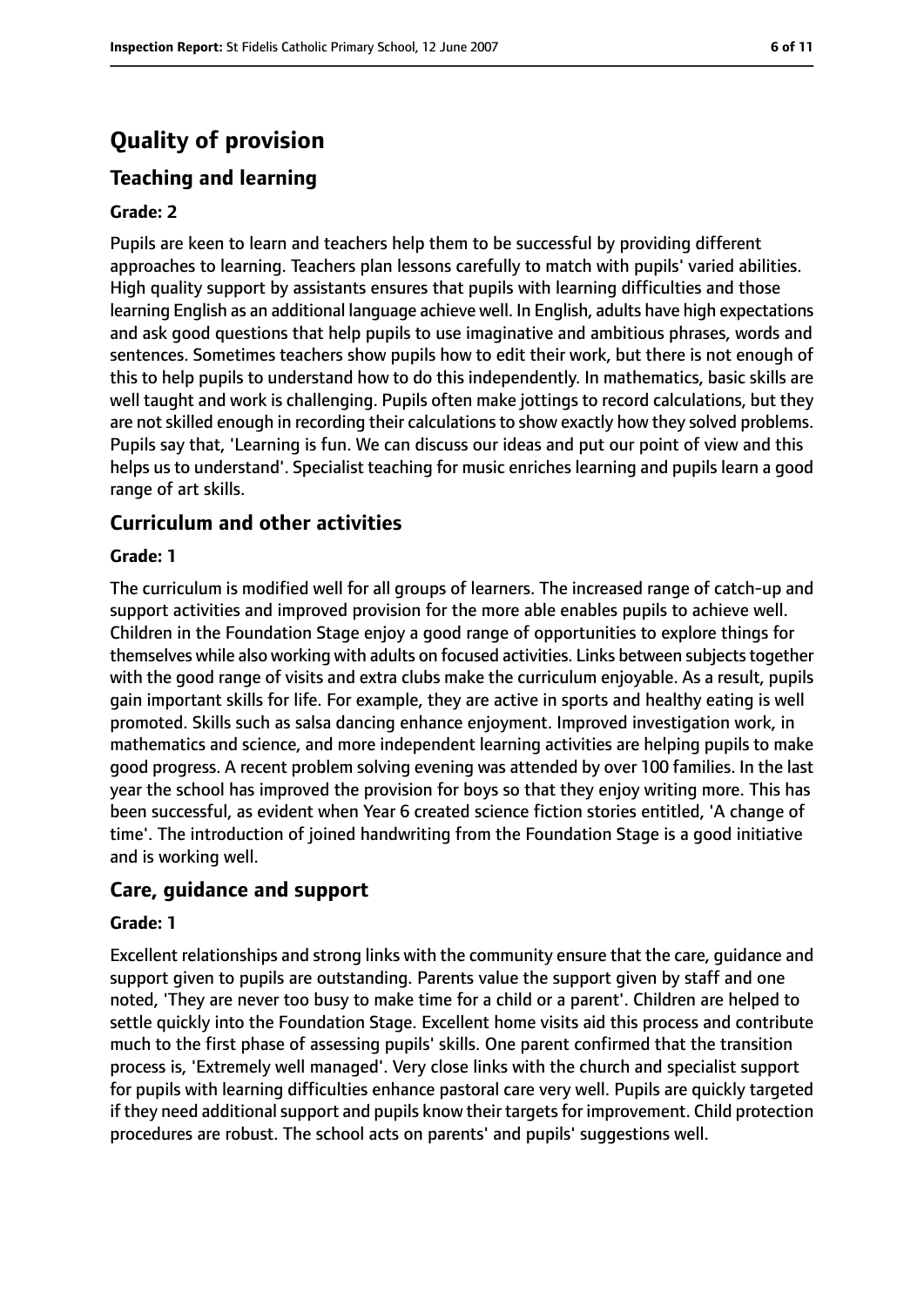### **Leadership and management**

#### **Grade: 2**

Leadership is good and the school is well managed. The headteacher provides outstanding leadership. Senior staff support her very well and overall there is a strong focus on achievement and the care and personal development of pupils. Leaders carefully evaluate information about how well pupils are doing and use this to plan activities and support programmes to ensure that pupils make good progress. Team work is strong and systems are well structured to ensure that middle mangers are now taking more responsibility for standards and pupils' progress. Governors give good support and know the school well, often asking challenging questions about pupils' progress. Leaders listen to parents' and pupils' views. For example, they would like bike racks to encourage healthy lifestyles and this suggestion has been acted upon with 20 racks and helmets to be provided by Transport for London in the near future. Leaders are ambitious to make the school outstanding. They have a clear vision for the school and there is a good capacity to improve further.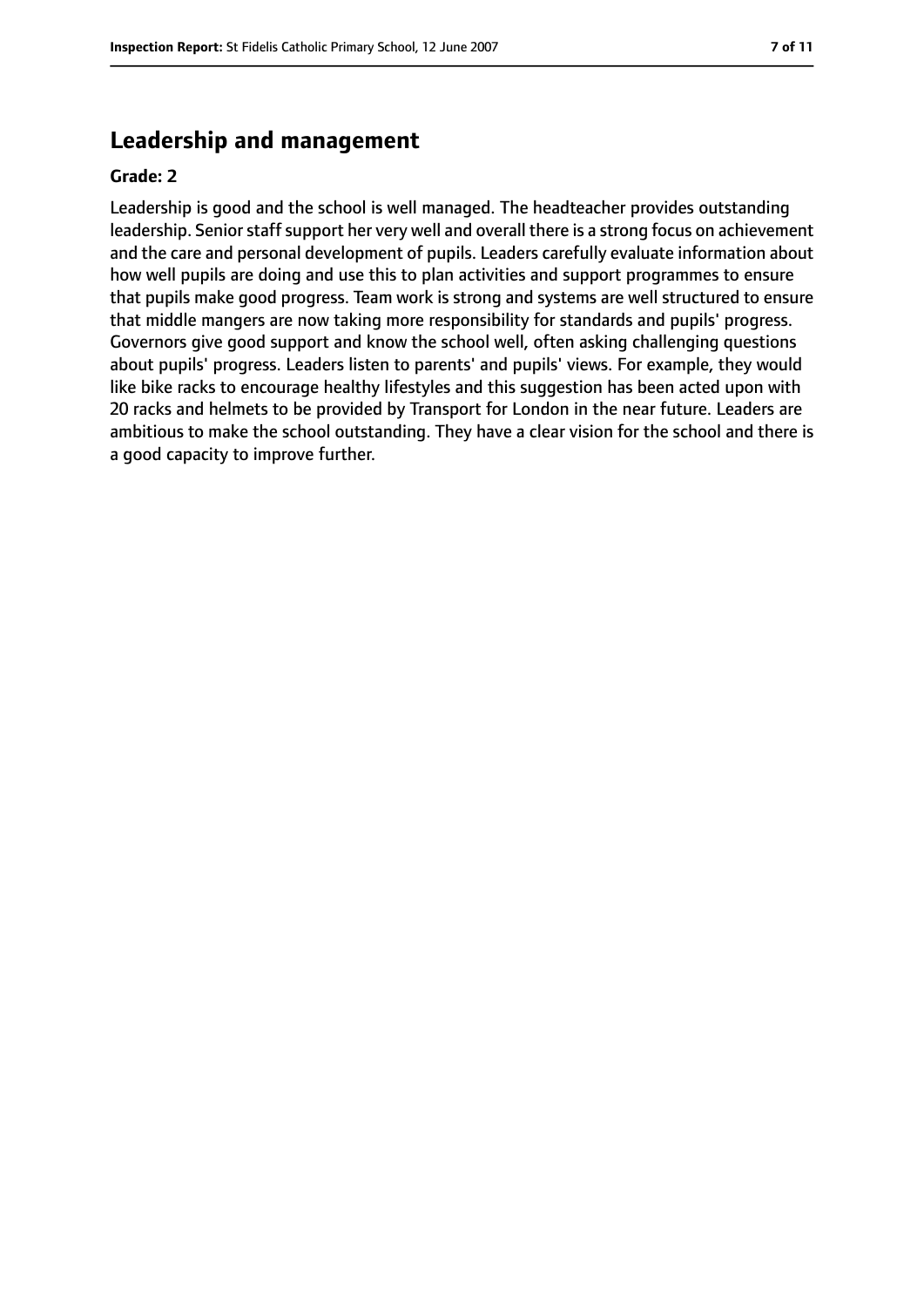**Any complaints about the inspection or the report should be made following the procedures set out in the guidance 'Complaints about school inspection', which is available from Ofsted's website: www.ofsted.gov.uk.**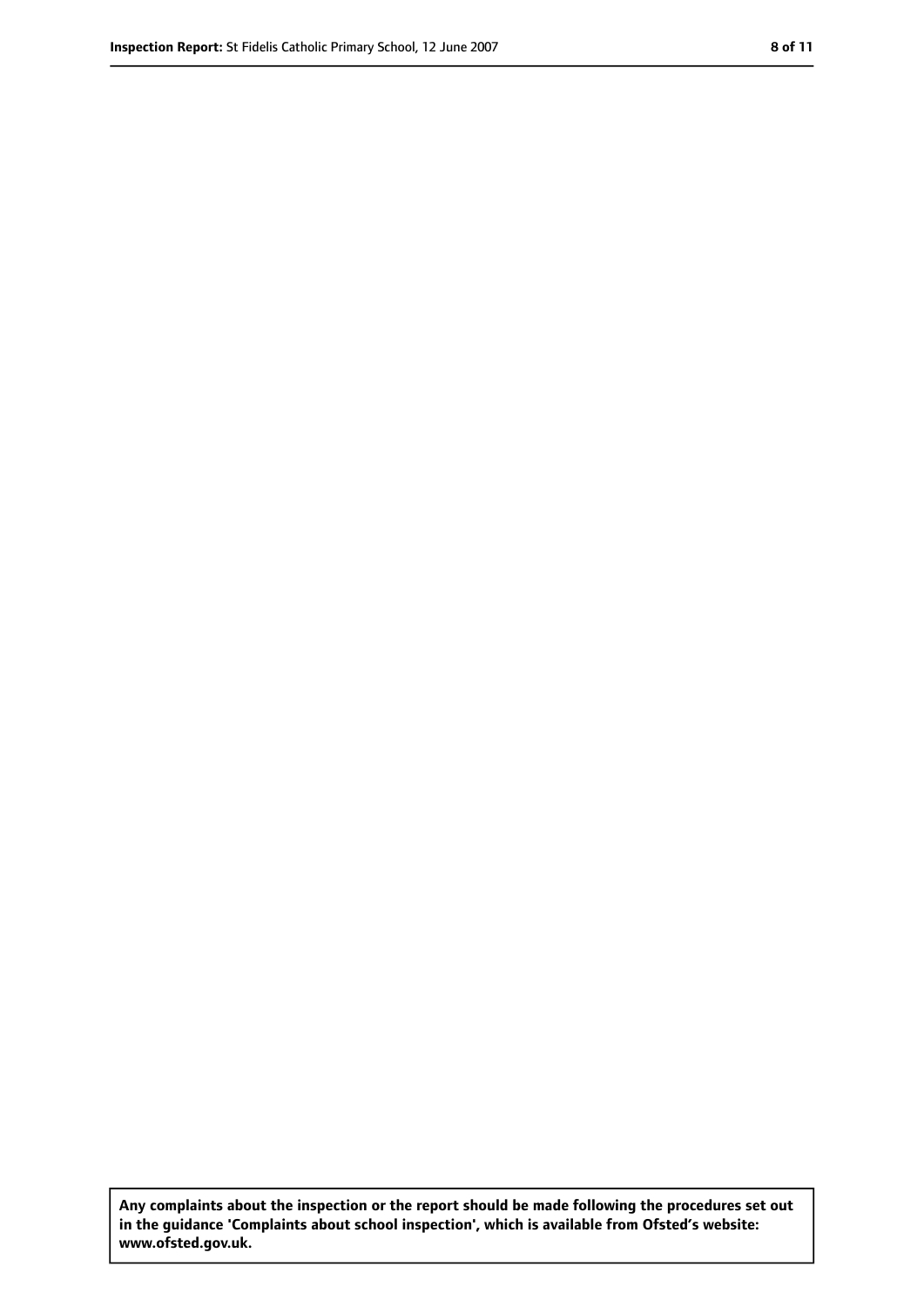#### **Annex A**

# **Inspection judgements**

| Key to judgements: grade 1 is outstanding, grade 2 good, grade 3 satisfactory, and grade 4 $\,$ | <b>School</b>  |
|-------------------------------------------------------------------------------------------------|----------------|
| inadequate                                                                                      | <b>Overall</b> |

### **Overall effectiveness**

| How effective, efficient and inclusive is the provision of education, integrated<br>care and any extended services in meeting the needs of learners? |     |
|------------------------------------------------------------------------------------------------------------------------------------------------------|-----|
| How well does the school work in partnership with others to promote learners'<br>well-being?                                                         |     |
| The quality and standards in the Foundation Stage                                                                                                    |     |
| The effectiveness of the school's self-evaluation                                                                                                    |     |
| The capacity to make any necessary improvements                                                                                                      |     |
| Effective steps have been taken to promote improvement since the last<br>inspection                                                                  | Yes |

#### **Achievement and standards**

| How well do learners achieve?                                                                               |  |
|-------------------------------------------------------------------------------------------------------------|--|
| The standards <sup>1</sup> reached by learners                                                              |  |
| How well learners make progress, taking account of any significant variations between<br>groups of learners |  |
| How well learners with learning difficulties and disabilities make progress                                 |  |

#### **Personal development and well-being**

| How good is the overall personal development and well-being of the<br>learners?                                  |  |
|------------------------------------------------------------------------------------------------------------------|--|
| The extent of learners' spiritual, moral, social and cultural development                                        |  |
| The behaviour of learners                                                                                        |  |
| The attendance of learners                                                                                       |  |
| How well learners enjoy their education                                                                          |  |
| The extent to which learners adopt safe practices                                                                |  |
| The extent to which learners adopt healthy lifestyles                                                            |  |
| The extent to which learners make a positive contribution to the community                                       |  |
| How well learners develop workplace and other skills that will contribute to<br>their future economic well-being |  |

#### **The quality of provision**

| How effective are teaching and learning in meeting the full range of the<br>learners' needs?          |  |
|-------------------------------------------------------------------------------------------------------|--|
| How well do the curriculum and other activities meet the range of needs<br>and interests of learners? |  |
| How well are learners cared for, quided and supported?                                                |  |

 $^1$  Grade 1 - Exceptionally and consistently high; Grade 2 - Generally above average with none significantly below average; Grade 3 - Broadly average to below average; Grade 4 - Exceptionally low.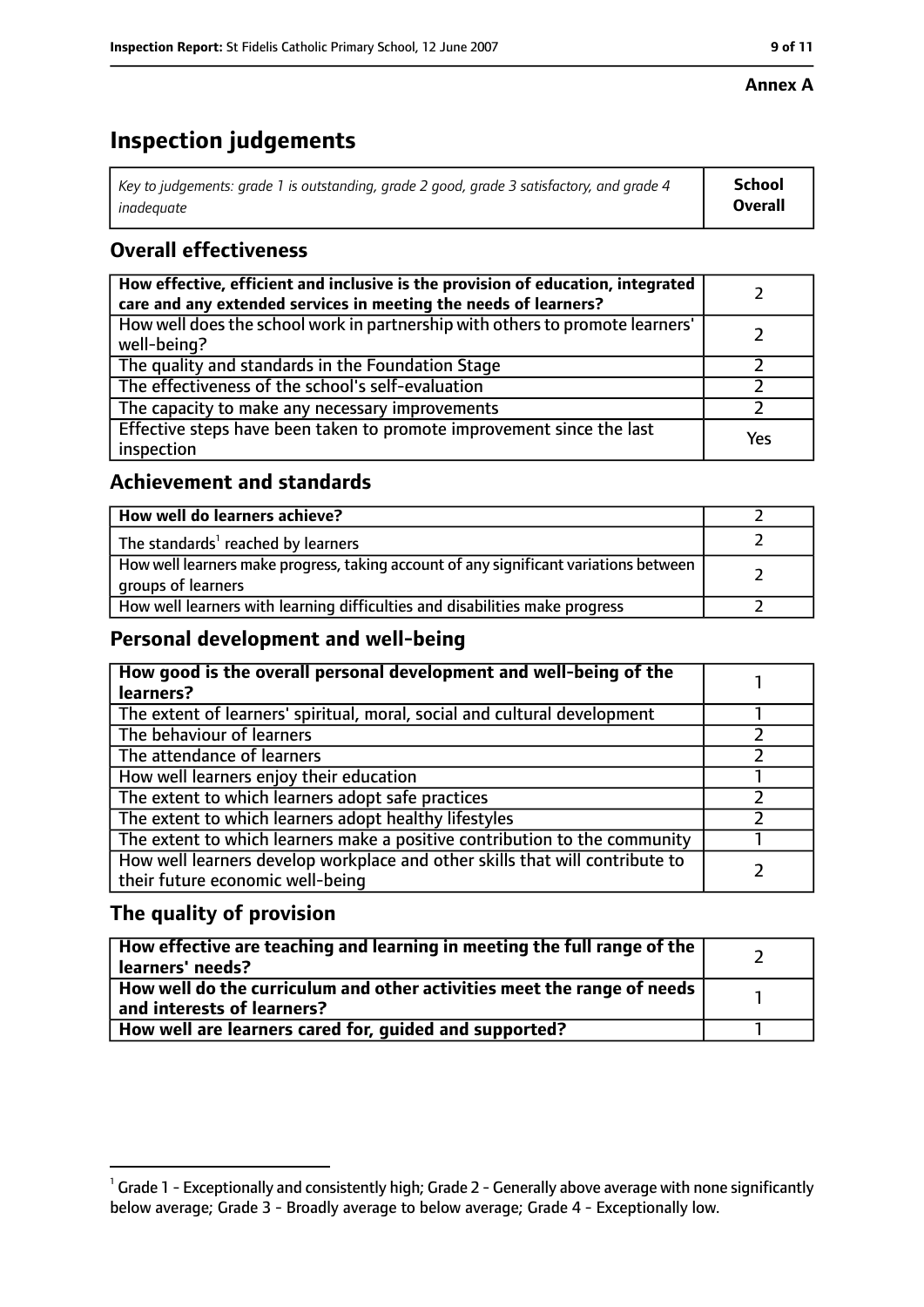# **Leadership and management**

| How effective are leadership and management in raising achievement<br>and supporting all learners?                                              |           |
|-------------------------------------------------------------------------------------------------------------------------------------------------|-----------|
| How effectively leaders and managers at all levels set clear direction leading<br>to improvement and promote high quality of care and education |           |
| How effectively performance is monitored, evaluated and improved to meet<br>challenging targets                                                 |           |
| How well equality of opportunity is promoted and discrimination tackled so<br>that all learners achieve as well as they can                     |           |
| How effectively and efficiently resources, including staff, are deployed to<br>achieve value for money                                          |           |
| The extent to which governors and other supervisory boards discharge their<br>responsibilities                                                  | 7         |
| Do procedures for safequarding learners meet current government<br>requirements?                                                                | Yes       |
| Does this school require special measures?                                                                                                      | <b>No</b> |
| Does this school require a notice to improve?                                                                                                   | No        |